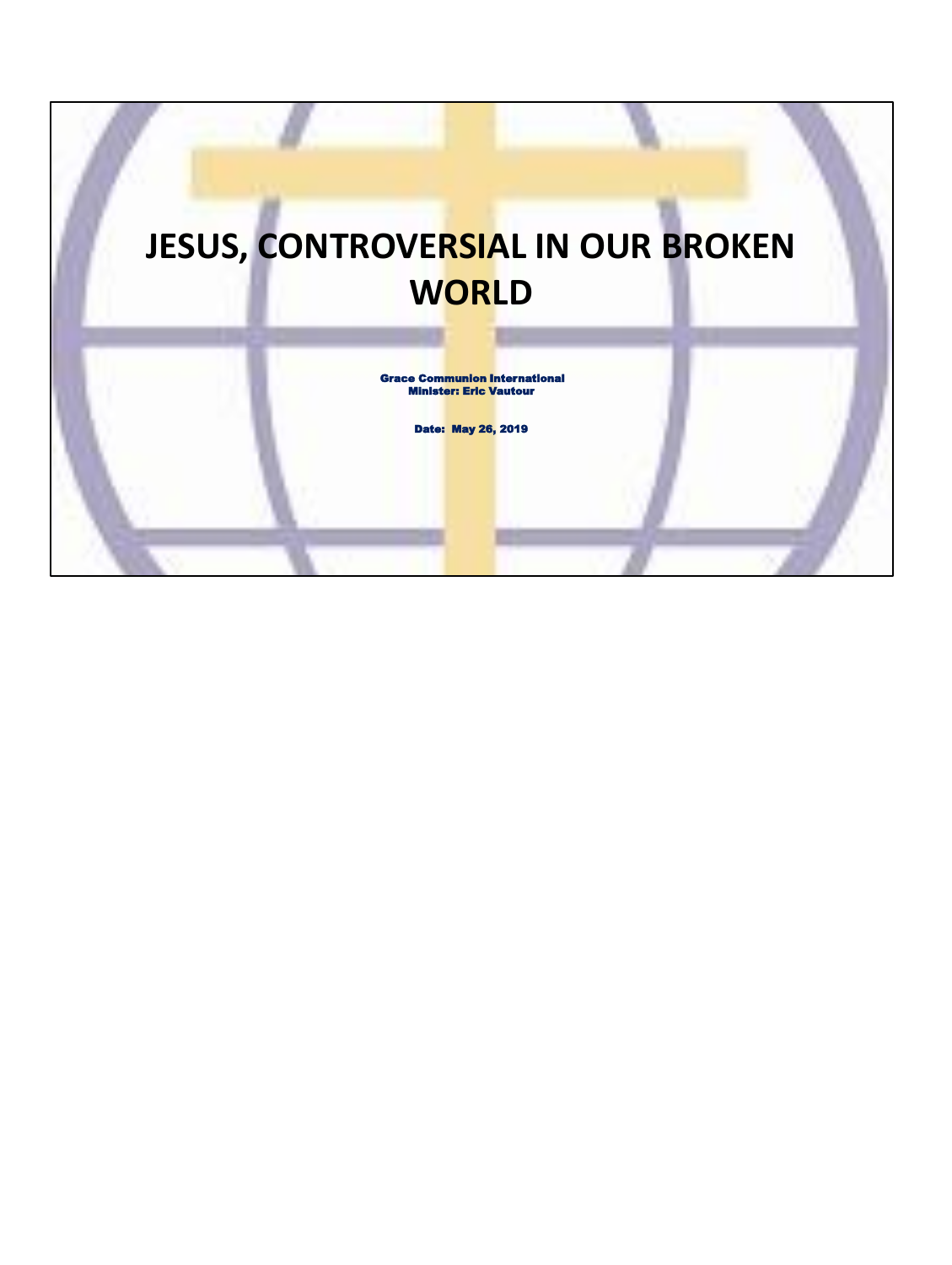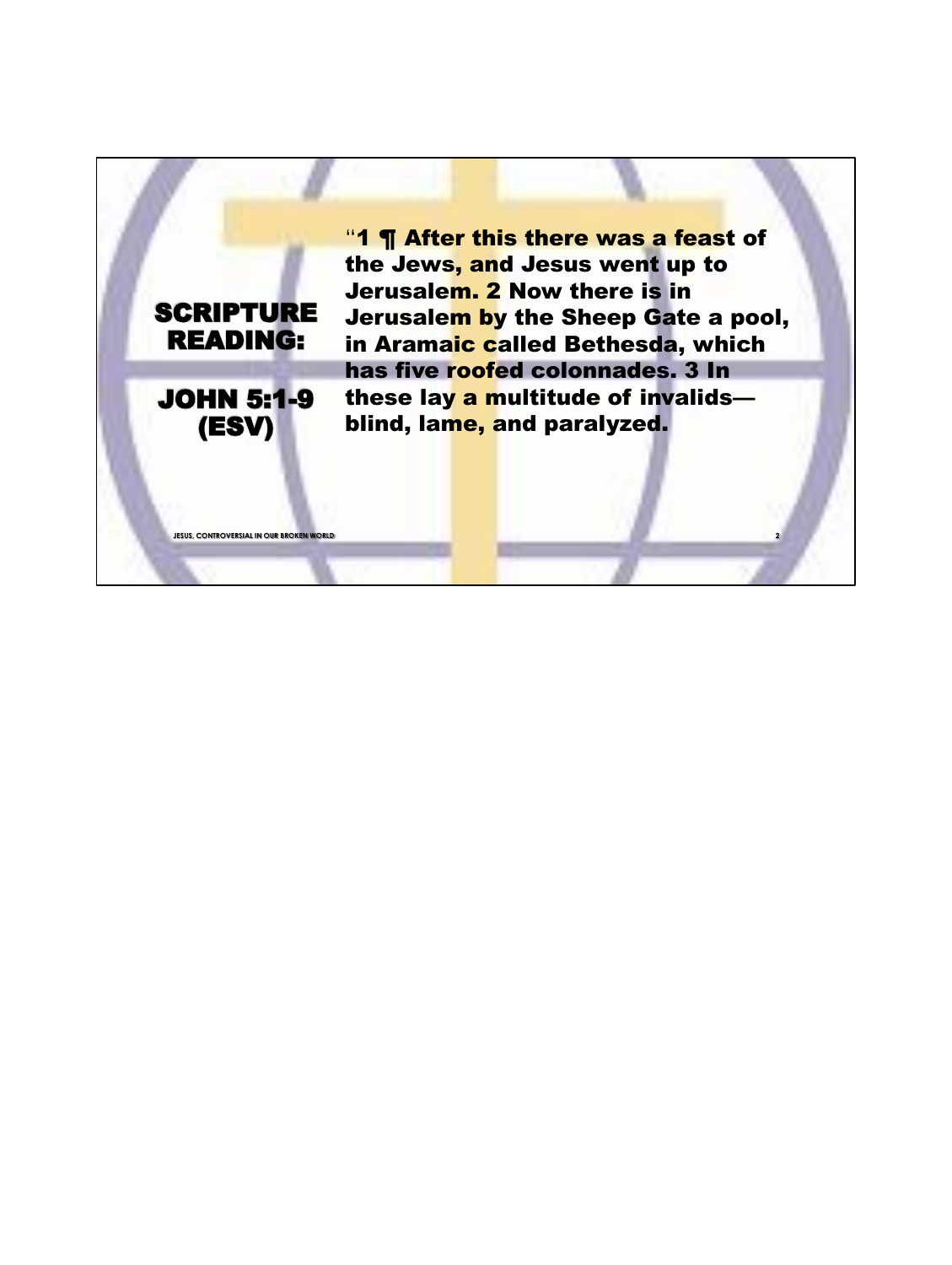**4 5 ONE MAN WAS THERE WHO HAD BEEN AN** INVALID FOR THIRTY-EIGHT YEARS. 6 WHEN JESUS SAW HIM LYING THERE AND KNEW THAT HE HAD ALREADY BEEN THERE A LONG TIME, HE SAID TO HIM, "DO YOU WANT TO BE HEALED?" 7 THE SICK MAN ANSWERED HIM, "SIR, I HAVE NO ONE TO PUT ME INTO THE POOL WHEN THE WATER IS STIRRED UP, AND WHILE I AM GOING ANOTHER STEPS DOWN BEFORE ME."

**JESUS, CONTROVERSIAL IN OUR BROKEN WORLD 3**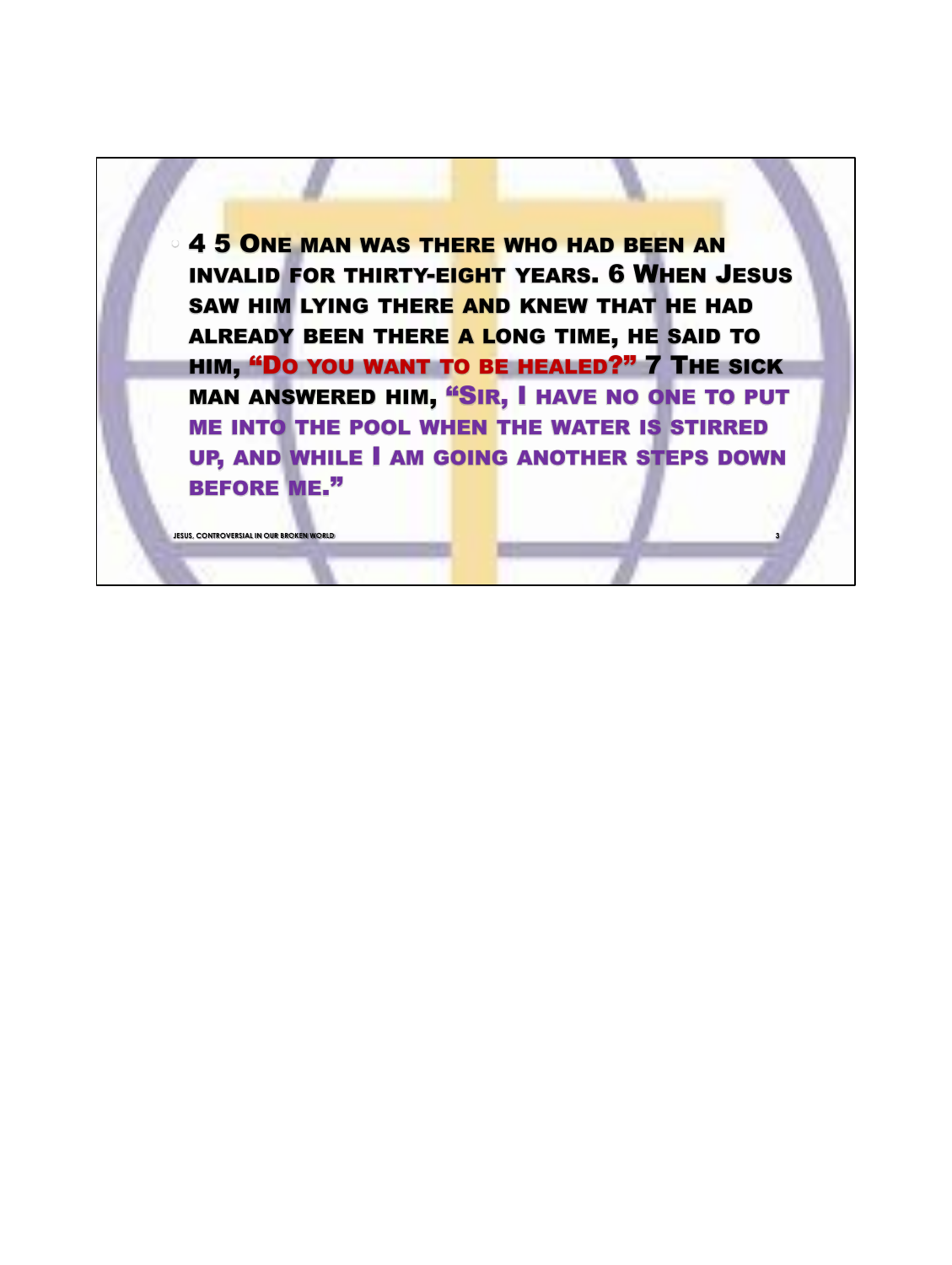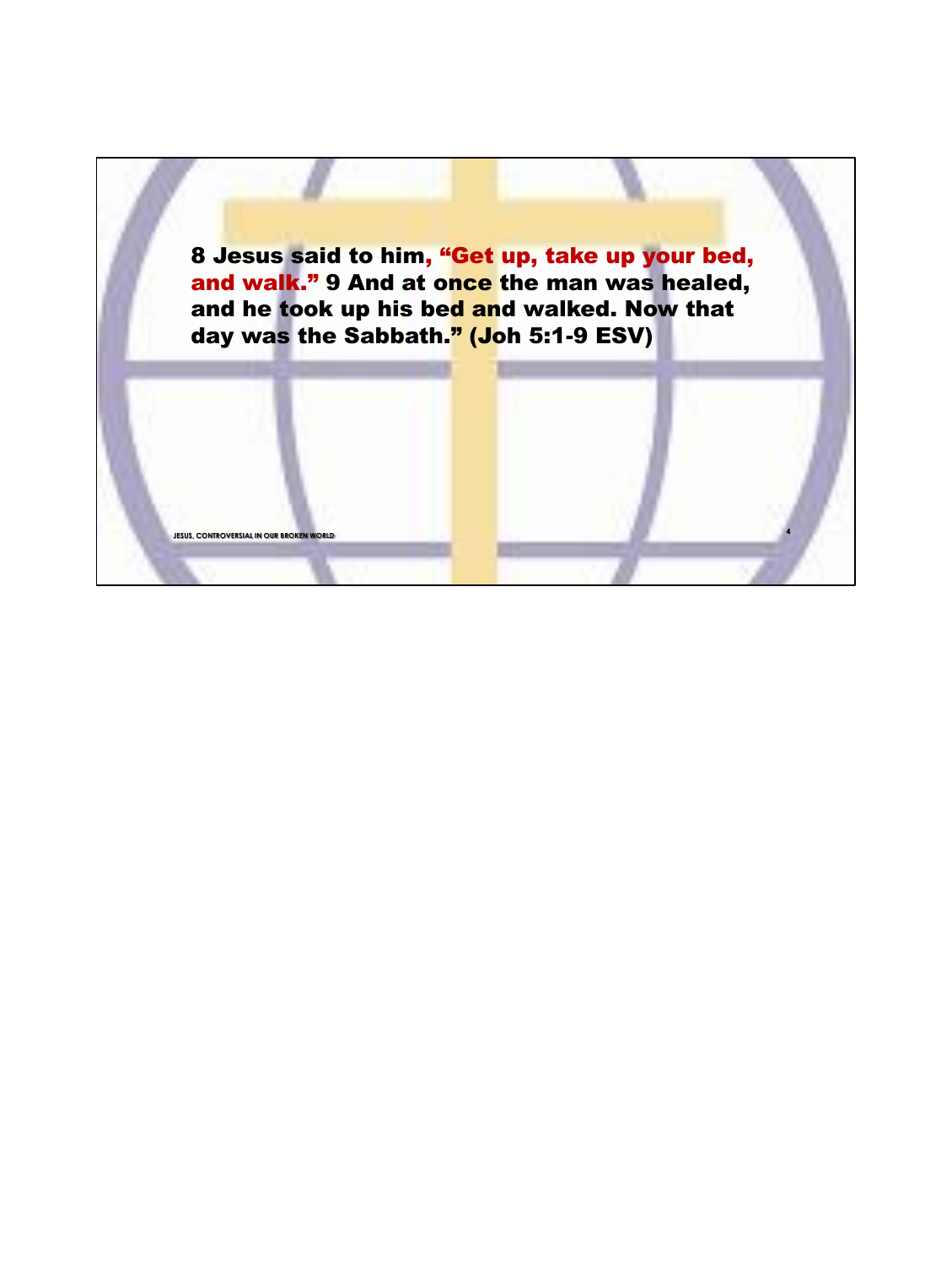

During today's sermon, we are going to consider how Jesus, Emmanuel, God with us, is such a controversial figure as he intervenes in our world and in our life.

Jesus became incarnate in our flesh as a Jew. God has been involved with Israel since he liberated them from the oppression of the Egyptians. Israel was and is a descendent of Abraham, whom God calls the father of the faithful. The Jews are one of the tribes of Israel. Israel is the only nation on earth who was specifically chosen by God to prepare for the way of the Messiah, the Saviour of the world.

When God made a covenant to partner with Israel, a running conflict between divine revelation and the carnal mind began to be evident. (Quote from Thomas Torrance **THE MEDIATION OF CHRIST (page 10)** )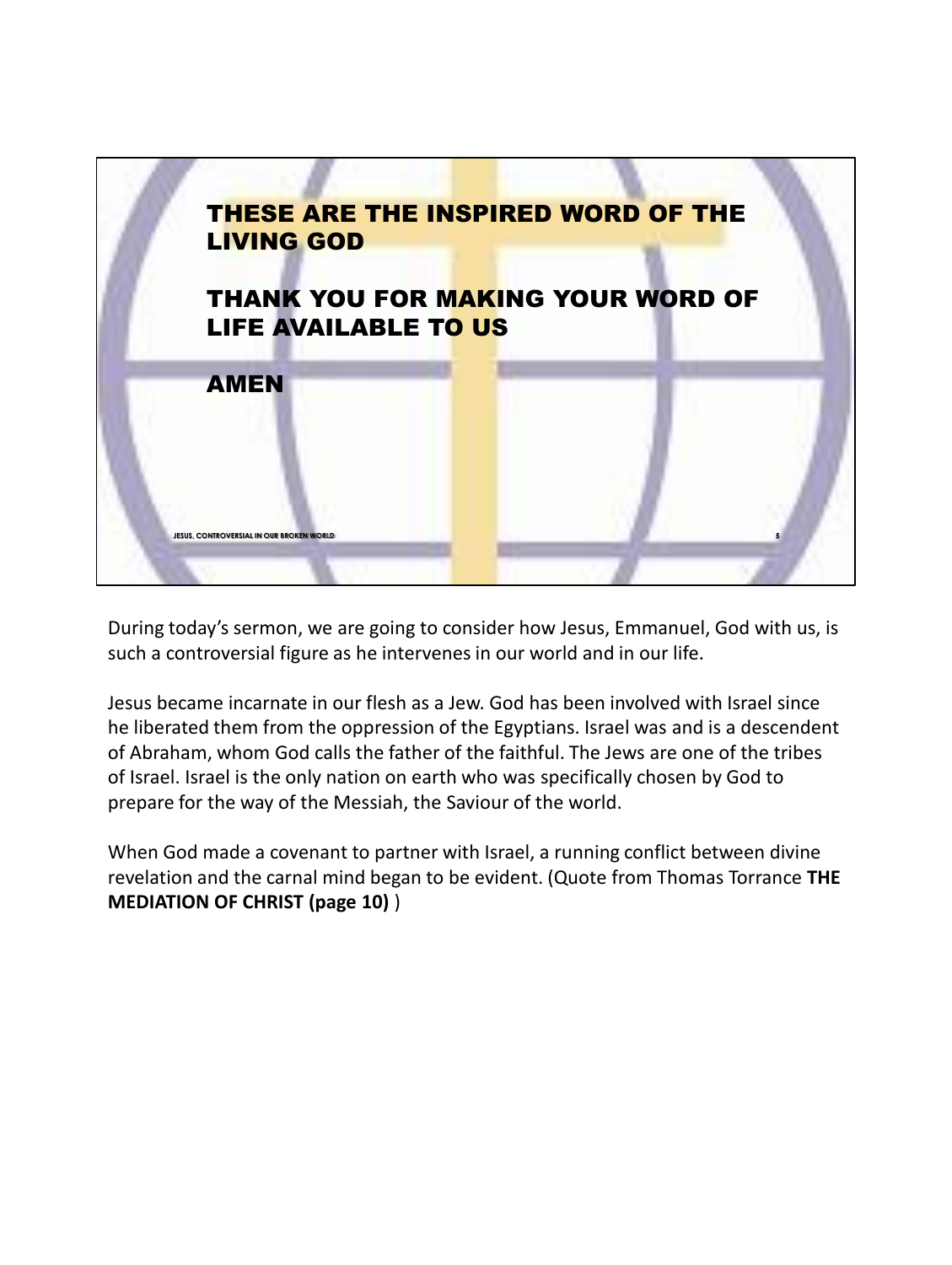"Israel was not chosen by God because of any special religious propensity or insight which it might have, for it was not different in this respect from any other people. Nor was it chosen because it was morally or spiritually worse than any other people, for that was not the case either.

**JESUS, CONTROVERSIAL IN OUR <mark>BROKEN</mark> W** 

**6**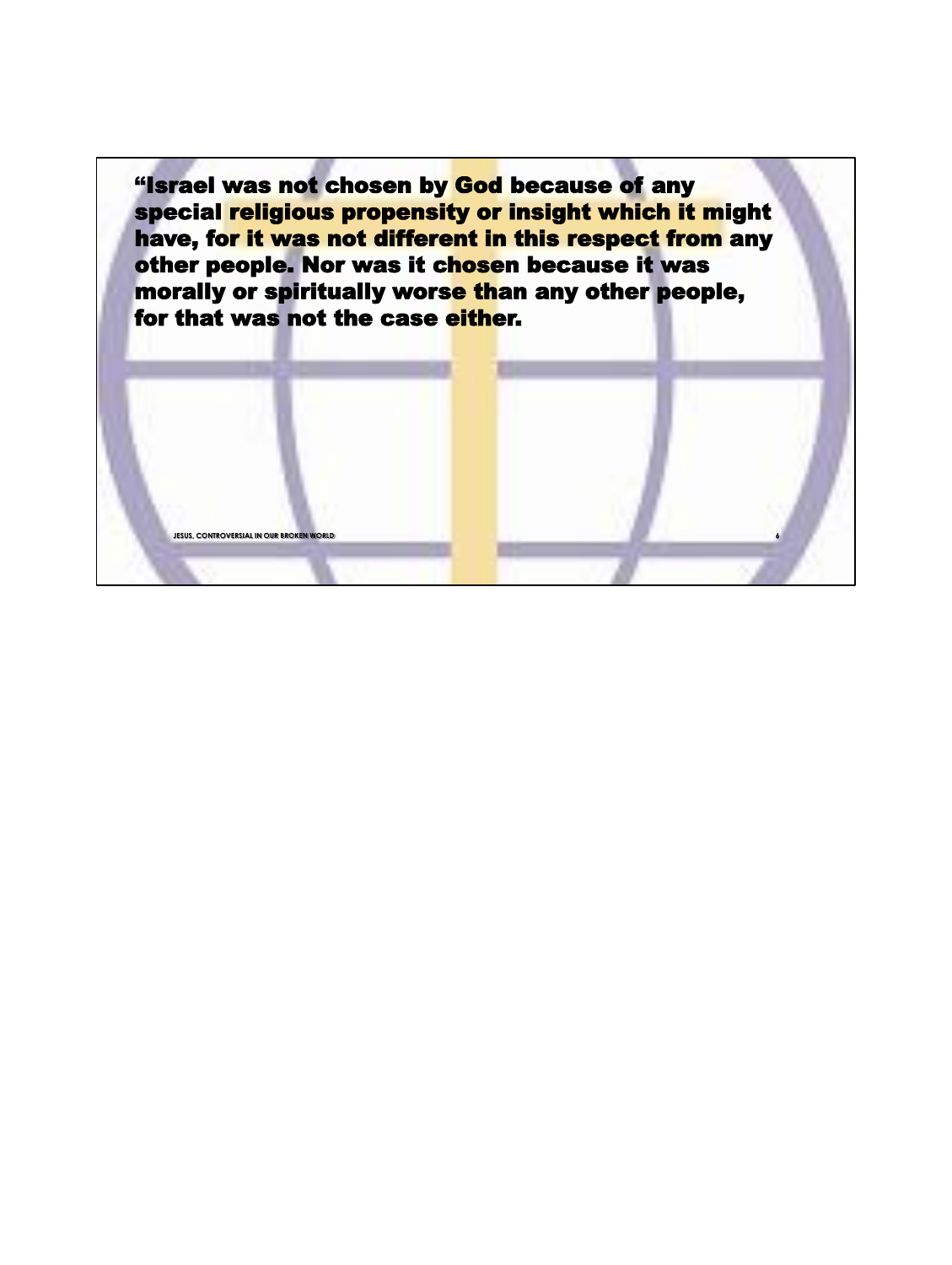However, within the covenant relationship in which God drew near to Israel and Israel was drawn near to God in an unprecedentedly intimate way, the innate resistance of the human soul and mind resulting from the alienation of man from God inevitably became intensified, so that again and again the rebellion of Israel against God appears to have been in inverse proportion to the favour of God lavished on it. ' (The Mediation of Christ by Thomas F. Torrance P. 10)

**7**

The human mind has not changed. Apart from God, the human mind is hostile to God. The apostle Paul says it this way, **""For the mind that is set on the flesh is hostile to God, for it does not submit to God's law; indeed, it cannot." (Ro 8:7 ESV).**

**JESUS, CONTROVERSIAL IN OUR BROKEN WORLD**

The Israelites who were greatly oppressed under the Egyptians and in slavery wished for liberation. The book of Exodus tells us that during those many days, the king of Egypt died and the people of Israel groaned because of their slavery and cried out for help. Their cry for rescue from slavery came up to God. And God heard their groaning, and God remembered his covenant with Abraham, with Isaac and with Jacob. God saw the people of Israel and God knew. (Exodus 2:23-25)

One would think that they would have been happy and rejoicing with the news that God was going to intervene.

God first began to work with a reluctant Moses at first who would humanly lead them in their separation. When Moses met with the Pharaoh, he faced resistance from him. He would not let the Israelites go because they were his manpower in the building of his empire. He caused more problems for the Israelites by making their work more difficult. The struggles they face is very well described in the book of Exodus.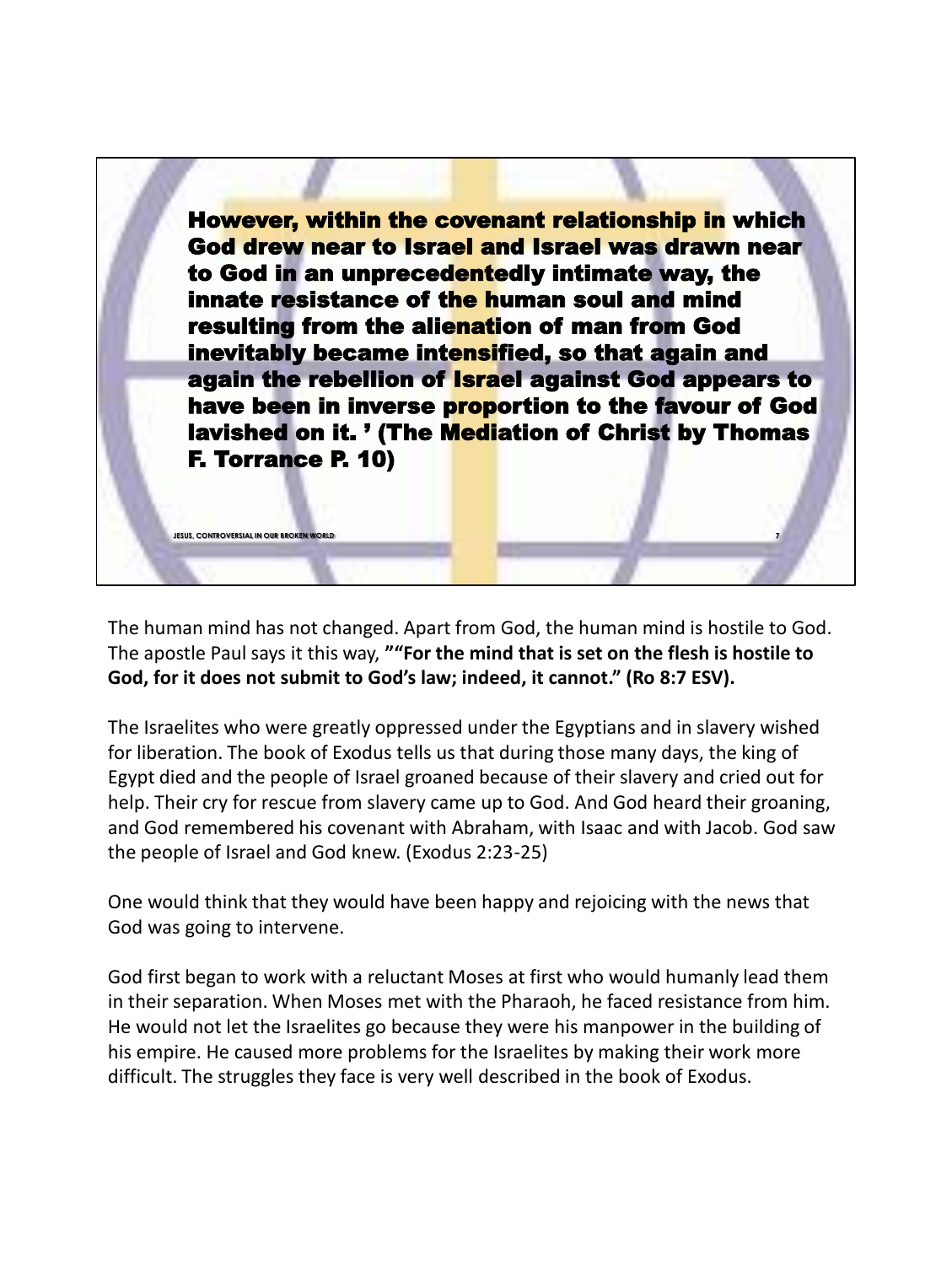During their journey out of Egypt, when God sent powerful signs, there were times when they were elated and other times when they were complaining and groaning. For example, when they arrived at the Red Sea inside the Egyptian army following them, they thought, even after all the miraculous sign that God has made that he would let them die and be killed by this powerful army. It began to blame God and blame Moses.

After the crossing of the Red Sea, the Israelites became elated and praise God only to turn back to their idols when Moses went up on Mount Sinai. They said to themselves, **"Up, make us gods who shall go before us. As for this Moses, the man who brought us out of the land of Egypt, we do not know what has become of him." (Exodus 32:1).** They decided to make a golden calf which they did worship. God made many obvious miracles in liberating them from the Egyptians. One would think that they would have been so appreciative and thankful that they would want to be faithful to God for the rest of their lives. However, this was not so.

All the miracles of God did not change the hearts of the Israelites. Many of them had a complaining and groaning heart. As a result, all the males 20 and older could not enter the promised land. All of Israel suffered the consequences. The Bible tells us that there were 600,000 men on foot who cross the desert not counting the women, children, etc. (**Exodus 12:37.)** It is estimated that there were probably 2.5 million people involved. If they had obeyed God, they could have crossed the desert in about two months or so. Instead, it took them 40 years to reach the promised land.

As we read the Old Testament, we see God revealing himself to Israel and Israel, time after time rejecting him. Even their leadership became corrupt. In his mercy and commitment to Israel God worked through judges and later on through prophets to convey his will, grace and desire for them.

In Isaiah, this is what God said about Israel.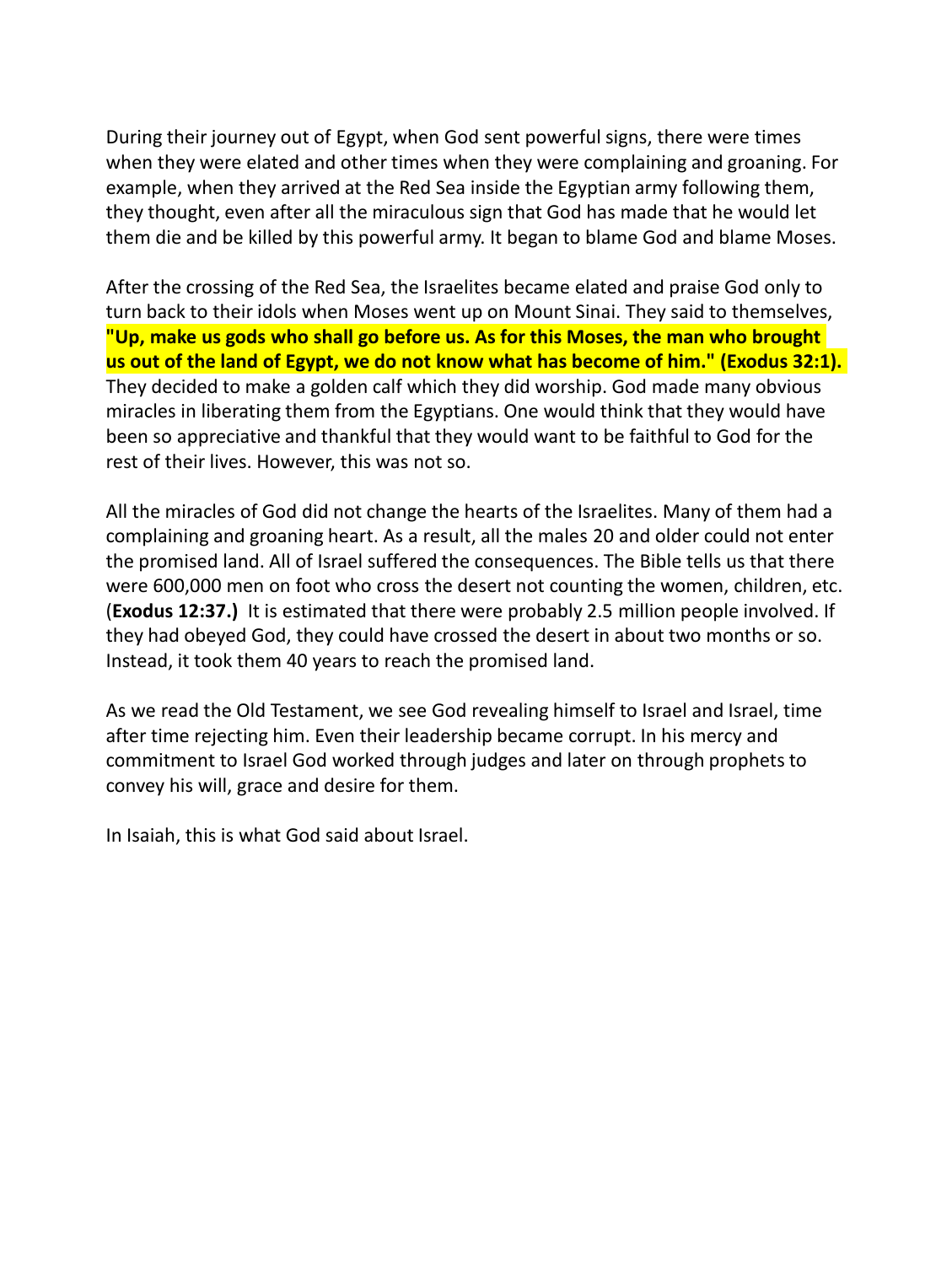**Israel, they are utterly estranged." (Isa 1:1-4 ESV)** "1 ¶ The vision of Isaiah the son of Amoz, which he saw concerning Judah and Jerusalem in the days of Uzziah, Jotham, Ahaz, and Hezekiah, kings of Judah. 2 | Hear, O heavens, and give ear, O earth; for the LORD has spoken: "Children have I reared and brought up, but they have rebelled against me. 3 The ox knows its owner, and the donkey its master's crib, but Israel does not know, my people do not understand." 4 Ah, sinful nation, a people laden with iniquity, offspring of evildoers, children who deal corruptly! They have forsaken the LORD, they have despised the Holy One of

God had a purpose for Israel. He began to reveal himself to them even in their opposition. God was preparing the way for the coming of Jesus. The Old Testament gives us a framework to understand the new covenant.

For example, we could not understand that Jesus is the Lamb of God apart from learning about the animal sacrifices offered to God. All these animal sacrifices were pointing to the ultimate sacrifice of Jesus. The Sabbath pointed to the fact that our rest is not in a day but in Jesus.

When Jesus came to the earth as the incarnate Son of God at the right time chosen by God the Father, 10 of the nations of Israel disappeared from view as they were assimilated among the nations of the world.

From before the foundation of the world, God decided in his love and wisdom that he would reconcile humanity to himself through the life, death, resurrection and ascension of Jesus.

We have much to be thankful for the Jewish nation as they always had a special relationship with God even if they did not recognize him. After all, God love them and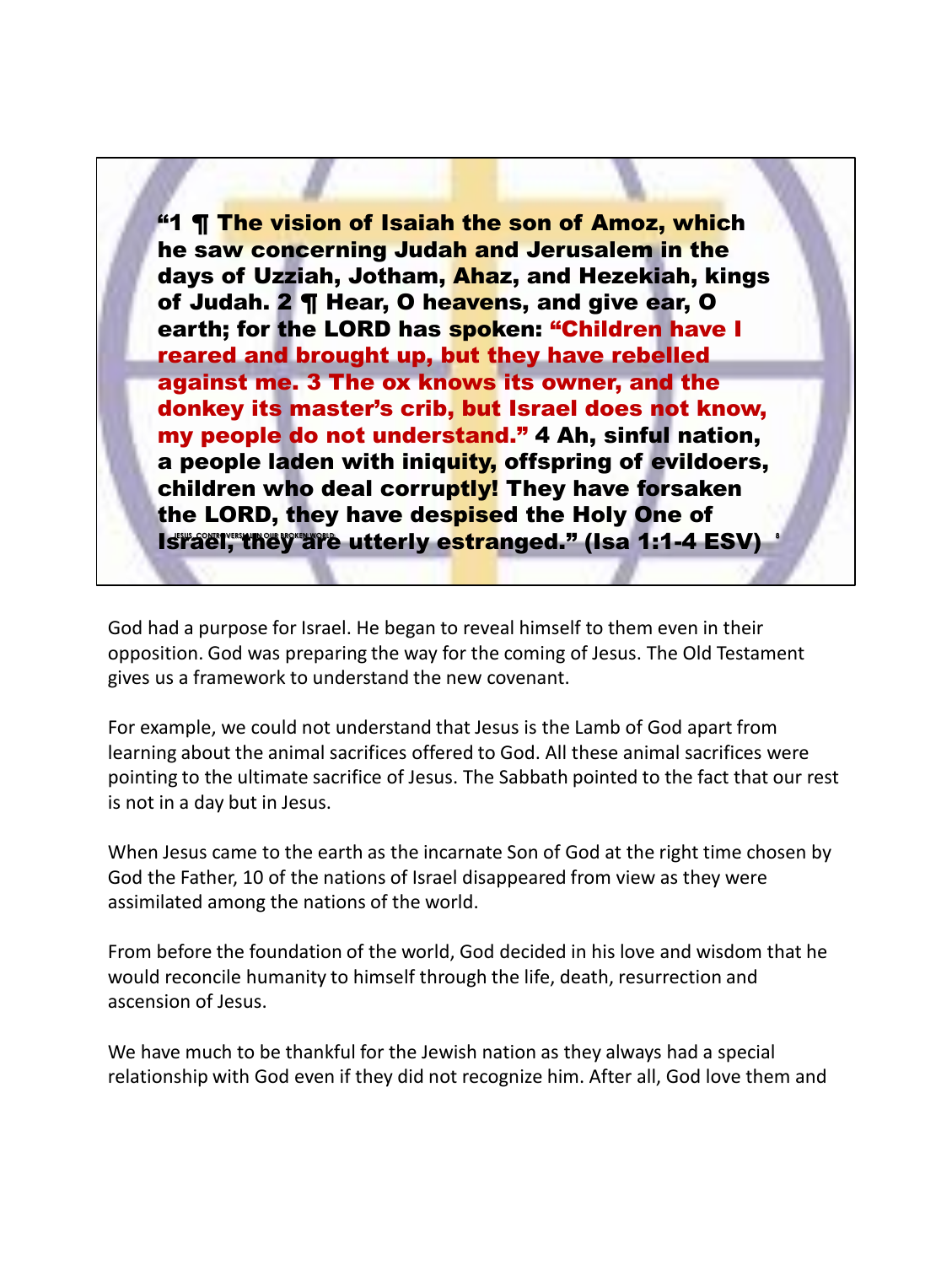work through them to accomplish his very special purpose. From the Jews descended Jesus.

When Jesus came to Jerusalem, being God in the flesh, he immediately encountered opposition. He encountered opposition from his birth and he encountered opposition during all of his ministry.

John 5 is an example of the opposition Jesus had to face.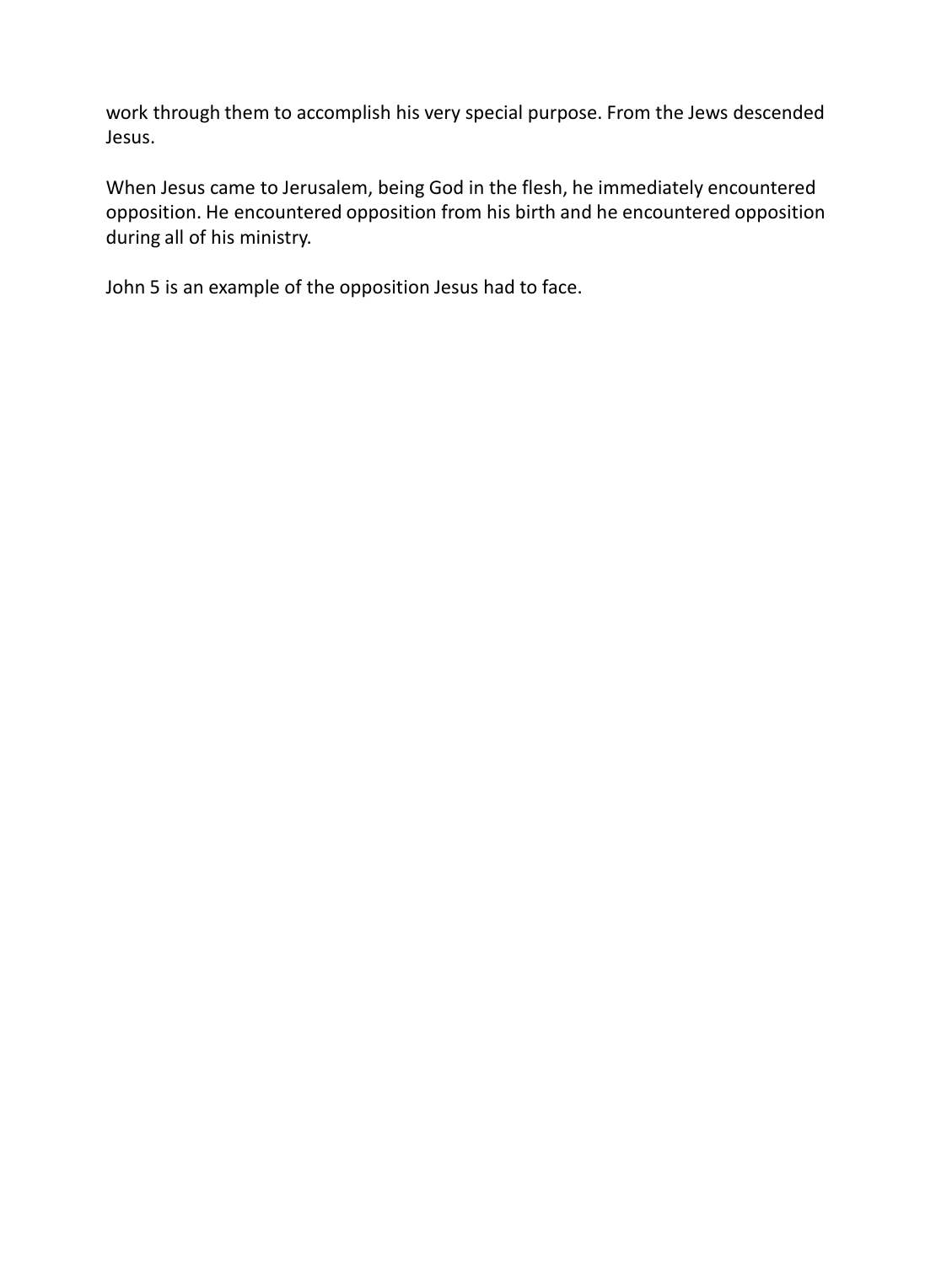

Nowadays, we take wheelchairs for granted. They are available everywhere for those who need them.

*The most commercially successful chair is the lightweight folding chair, which American engineer Herbert Everest designed in the 1930s after he broke his back in a mining accident.*

*The first known image of a wheelchair was carved into a stone in the 6th century. King Philip II, who was the King of Spain during the 16th century, used a very elaborate wheelchair that had both armrests and leg rests.*

*Harry Jennings and his disabled friend Herbert Everest, both mechanical engineers, invented the first lightweight, steel, collapsible wheelchair in 1933. Everest had broken his back in a mining accident. (from quora.com)*

Wheelchairs were not available during the time of Jesus.

One would think that the healing of this paralyzed man would have been a source of great joy. The Bible does not give us a whole lot of details about the condition of this man except that he had to lie on a bed. With others, his mobility was very limited. He could not get around on his own. He was completely dependent on others. He had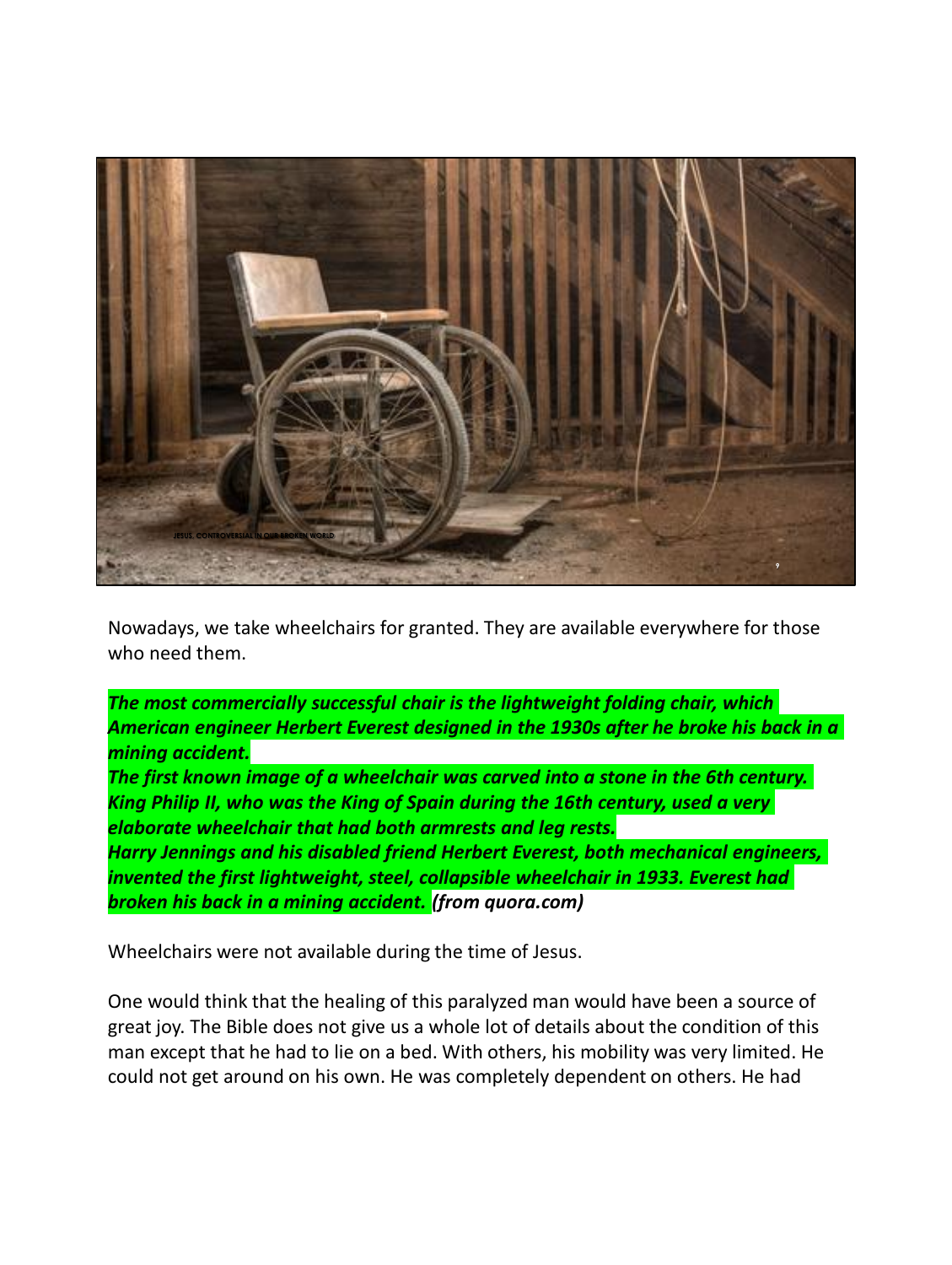been in such a state for 38 years. He was probably in a state of hopelessness thinking that he would die with this physical condition.

It is interesting, as we read those verses in John 5 that when Jesus came to Jerusalem and went to the temple by the pool of Bethesda, he did not go there with fanfare. In fact, after he healed a man, Jesus simply disappeared not attracting attention to himself. The paralyzed man did not have any idea who Jesus was. It was only afterwards that Jesus walking in the synagogue met this man again.

When Jesus saw this man, he simply asked him, **"Do you want to be healed?"** This paralyzed man had no idea that Jesus was God's eternal Son incarnate in our flesh.

The paralyzed man did not answer directly because he did not know that Jesus could heal him without going to that pool. Consequently, the man respectfully answered, **"Sir, I have no one to put me into the pool when the water is stirred up, and while I am going another step down before me."**

Maybe this man hoped that Jesus would volunteer to make sure that he got into the pool first. To his great surprise, Jesus simply told him, **"Get up, take up your bed, and walked."** 

The man was instantly healed. The Bible does not tell us what he felt in his body to realize that he was healed. We only know that he knew that he was healed because he took up his bed and walked. The man obeyed Jesus and he took up his bed and went on his way.

In the Jewish religious mind, it was unlawful to carry a bed on the Sabbath. Again, rather than rejoice that this man could walk after having been an invalid for so long, they began to pick on him.

This formerly paralyzed man simply told them that the man who had healed him had also told him to carry his bed. When asked who this man was, the paralyzed man could not answer because he had never seen Jesus before.

Jesus found this man in the temple and told him, **"See, you are well! Sin no more, that nothing worse may happen to you."** (Verse 14)

Afterwards, the man went away and told the Jews who it was that had healed him.

They then began to persecute Jesus because he had healed this man on the Sabbath.

When the inquired of Jesus, Jesus' answered fuelled their self-righteousness. He told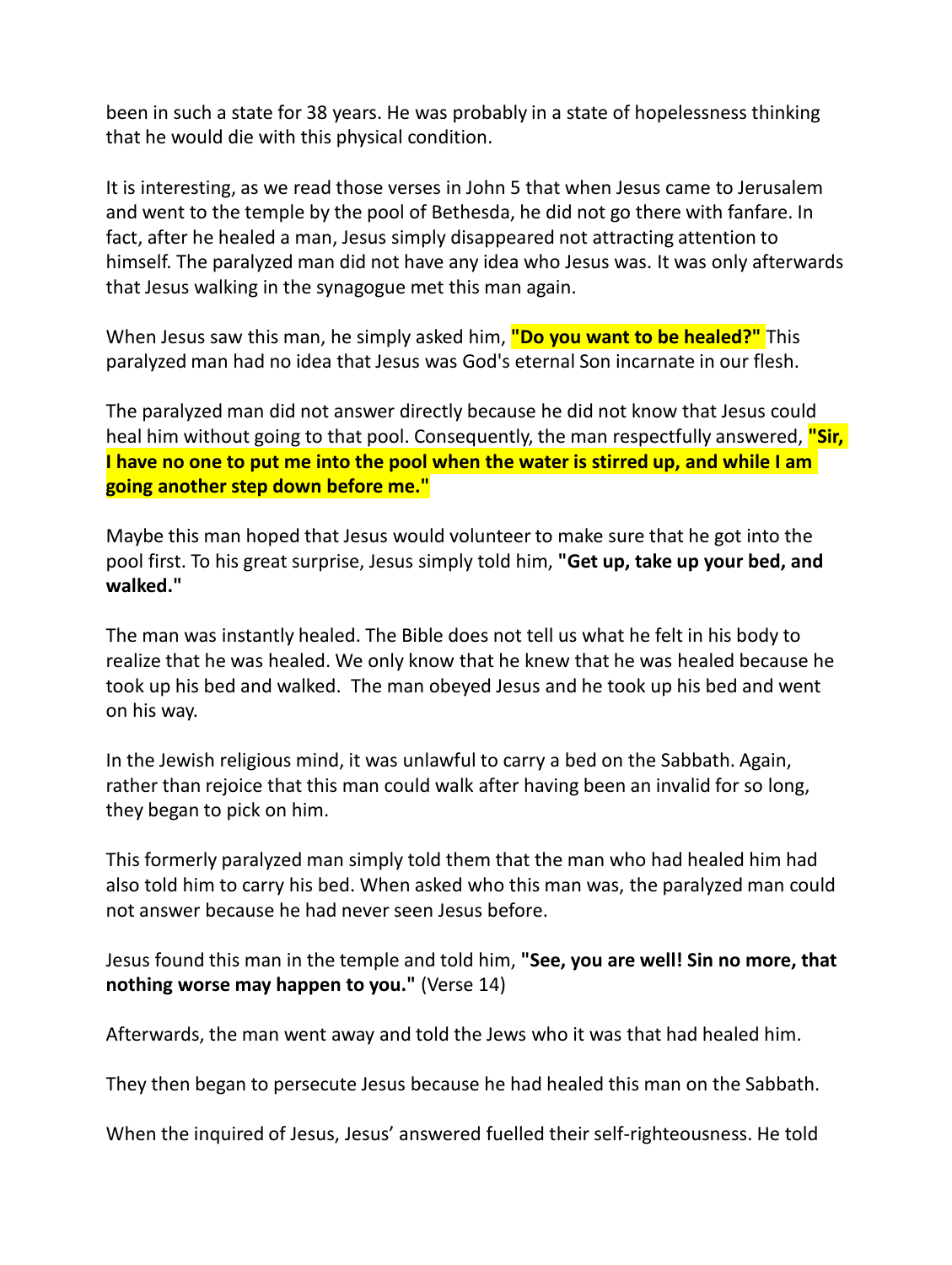them, **"My Father is working until now and I am working."** (Verse 17).

Not only, from their perspective was Jesus break the Sabbath, he also called God his Father, a term they had never heard before about God. He was thus making himself equal with God. **"This was why the Jews were seeking all the more to kill him, because not only was he breaking the Sabbath, but he was even calling God his own Father, making himself equal with God." (Joh 5:18 ESV)**

As we read these verses, we see that Jesus attracted persecution and opposition from the religious folks in the temple. We see that the man who was healed also aroused attention and some finger-pointing.

When God showed up in the nation of Israel, it revealed the human heart and how opposed it is to God.

When Jesus, God in the flesh, showed up, he was not well received either.**"10 He was in the world, and the world was made through him, yet the world did not know him. 11 He came to his own, and his own people did not receive him." (Joh 1:10-11 ESV)**

Even when he told the religious leaders who he was, they were so ingrained in their religious paradigms that they could not fit Jesus in their way of thinking. They were expecting some kind of powerful ruler who would liberate them from the oppression of the Roman Empire. Although the Old Testament pointed to Jesus, they were blind to it.

This is what Peter said after the day of Pentecost (next slide) Acts 3:17.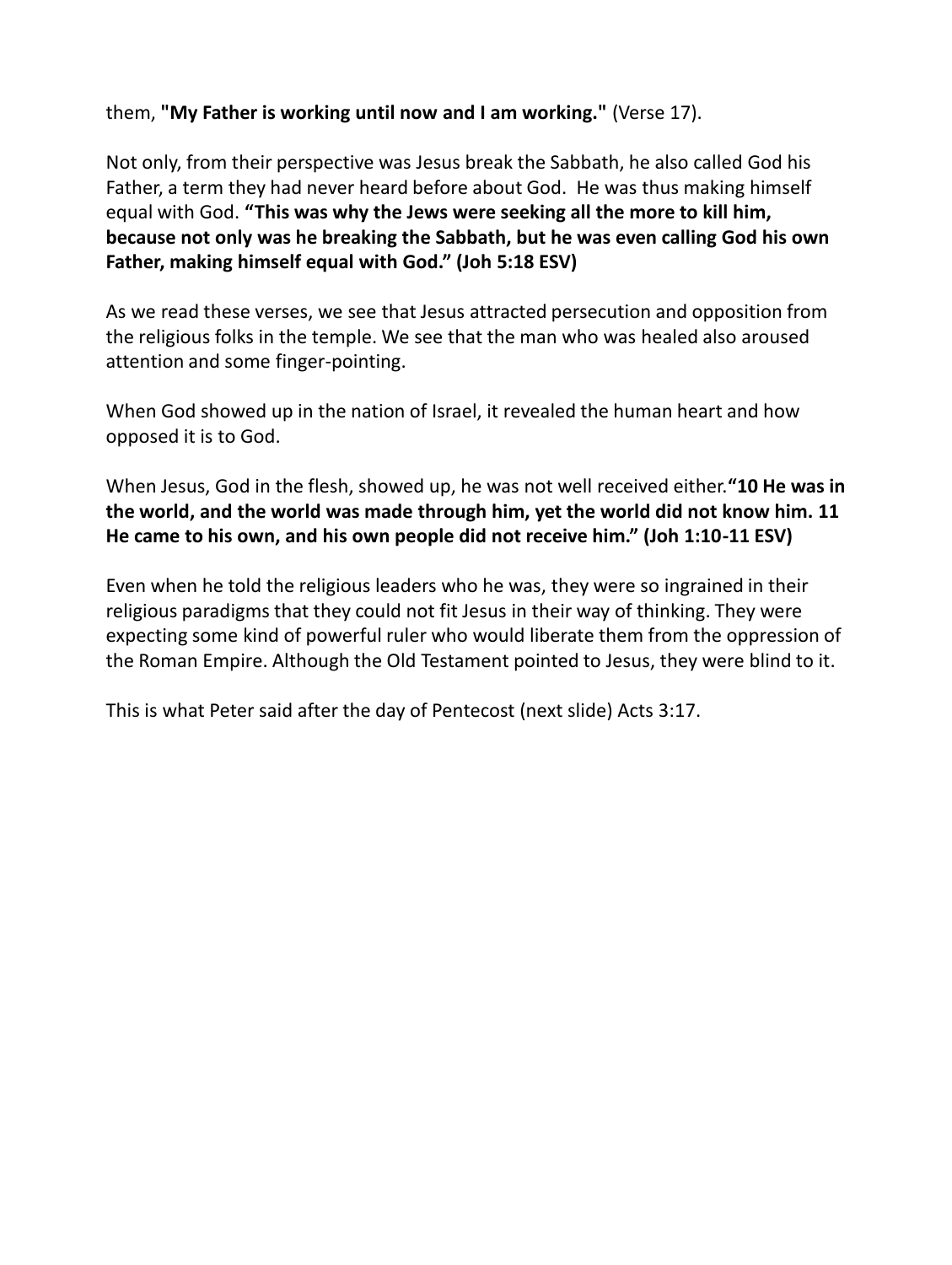

What can we learn from reading this passage of Scripture?

1 – **We read that this man was not seeking Jesus.** It was Jesus who sought him. This man had no faith in Jesus because in fact he did not know who Jesus was.

This man could not say that he was seeking God because he wasn't.

The same thing happens today. God stirs up people's minds and hearts to turn to him through the Holy Spirit. We also see that it is God who chooses. He could have chosen other people lying with this paralyzed broken man who were lying there with him in the temple.

We also see that because Jesus intervened in this man's life that his healing attracted criticism from religious people. I imagine he was quite surprised that people did not rejoice with him that he was not well.

The same thing happens when we are called by God to turn to him in repentance and faith. Some people in our surroundings may get upset because our lives are being transformed by God.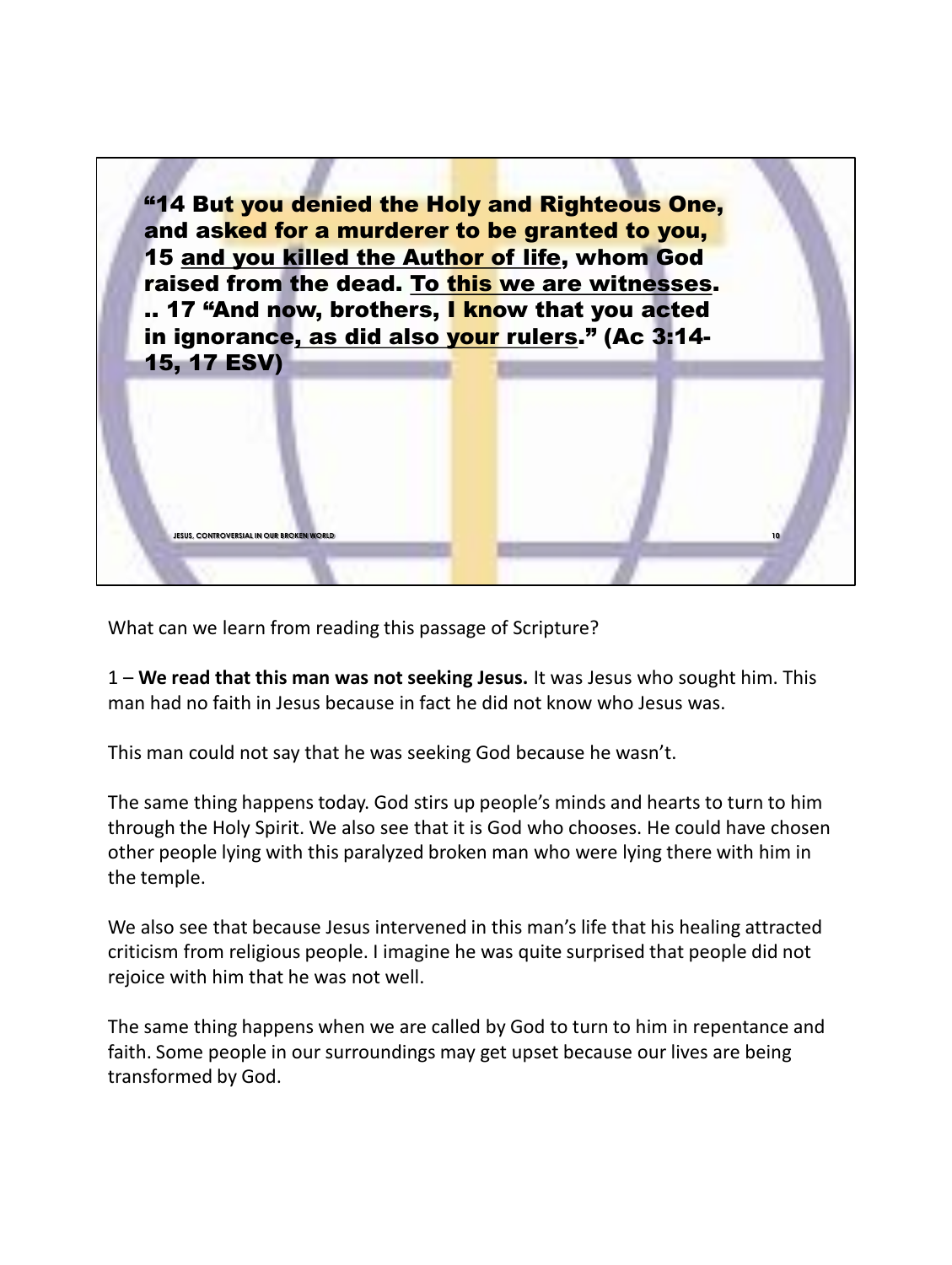2— **Not only does it upset certain people but many challenges in our own lives present themselves**. When God calls us and we realize how great he is and how loving he is, we can have the attitude of a little child or a young child thinking that our lives will be now problem-free. As children grow up and become adults, they begin to realize that life has many challenges.

As God begins to change our hearts and our thinking, as the potter moulding our lives into the resemblance of Jesus, he refines us. He corrects us. As the potter puts up the heat to remove the blemishes from his work of art, there are times where God puts up the heat in our lives to get rid of the blemishes in our lives. God tells us that we are seated with him in the heavenly is in Christ. He gives to us his righteousness. The biblical word for giving us his righteousness is "impute".

However, in the flesh, we still need work as we are being renewed day by day**. "16 So we do not lose heart. Though our outer nature is wasting away, our inner nature is being renewed day by day. 17 For this slight momentary affliction is preparing for us an eternal weight of glory beyond all comparison, 18 as we look not to the things that are seen but to the things that are unseen. For the things that are seen are transient, but the things that are unseen are eternal." (2 Co 4:16-18 ESV).**

This renewal is sometimes a painful. **The desires of the flesh are against the Spirit and the desire of the Spirit are against the flesh for these are opposed to each other, to keep you from doing the things you want to do,** Paul tells us in Galatians 5. We may have mental and spiritual struggles when we begin to realize that we are sinful, selfish, given to jealousy, are having anger problems, are envious of others, etc.

Bringing our thoughts into captivity to the obedience of Jesus Christ is not always easy. In our human nature, we want to hold on to things when God tells us that it is more blessed to give than to receive.

It is a challenge to seek first the kingdom of God rather than the attractions of this world. We need to be reminded by God constantly where our priorities are to be.

Sometimes, because it hurts, instead of welcoming the work God is doing in our lives, we may fight against it. We may not understand the things we are going through and we may wonder why it is we are suffering. We forget that God, being our Father, disciplines us in his love. At those times, we may be tempted to look back at our past life and wonder what God has been doing all along. **"Jesus said to him, 'No one who puts his hand to the plow and looks back is fit for the kingdom of God." (Lu 9:62 ESV).**

God is committed to us. We did not choose us but we participate in what he is doing in our life. We participate in what he's doing not only in our life but in life of others. Paul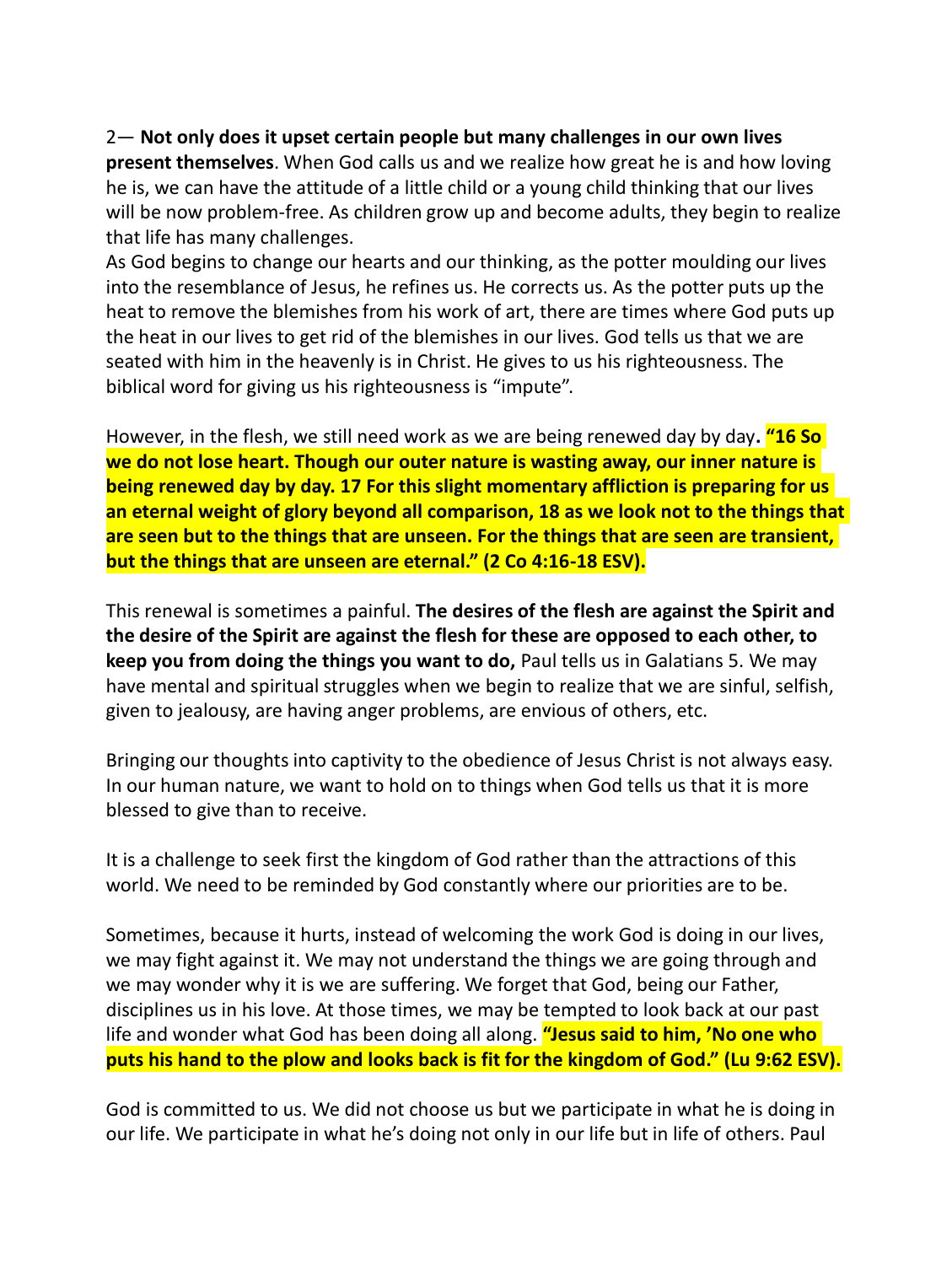said of himself and his companions that they were fragrance to others. Being the temple of the Holy Spirit, we too are a fragrance to others. Some except the fragrance and some rejected.

**"14 But thanks be to God, who in Christ always leads us in triumphal procession, and through us spreads the fragrance of the knowledge of him everywhere. 15 For we are the aroma of Christ to God among those who are being saved and among those who are perishing, 16 to one a fragrance from death to death, to the other a fragrance from life to life. Who is sufficient for these things?" (2 Co 2:14-16 ESV)**

It is not easy especially when those who are very close to us reject the fragrance of God. We wish so much that they would understand but at this time they don't.

## 3- **We have to watch out for spiritual blinders.**

The Jews, both the common people in the religious people, had religious blinders that they were not even aware of. The same is true for us. When we pray to grow in the grace and knowledge of our Lord Jesus, we must be willing to put aside religious blinders when they are shown to us by the Holy Spirit as he guides and brings us to know the truth.

I realize that we are all at different stages of growth. Paul, in his letters to the Romans, writes about how mature Christians are to deal with the more immature and how the less immature are to deal and live with the more mature (Romans 14).

As we all know, Christians from different denominations have differences on secondary issues. Sometimes, we may even have her fear of going to pray with them. We have difficulties accepting other Christians because they may have different views on secondary matters.

Christians have different views about the days to keep, communion, the frequency of communion, etc.

The people in Jesus' day applied laws to the Sabbath apart from the inspired word of God using the **Mishnah,** which is an authoritative collection of exegetical material embodying the oral tradition of Jewish law and forming the first part of the Talmud. **The Talmud** is the central text of Rabbinic Judaism and the primary source of Jewish religious law and Jewish theology. Until the advent of modernity, in nearly all Jewish communities, the Talmud was the centerpiece of Jewish cultural life and was foundational to "all Jewish thought and aspirations", serving also as "the guide for the daily life" of Jews. (From Wikipedia.)

In other words, often man-made laws trumped the inspired word of God.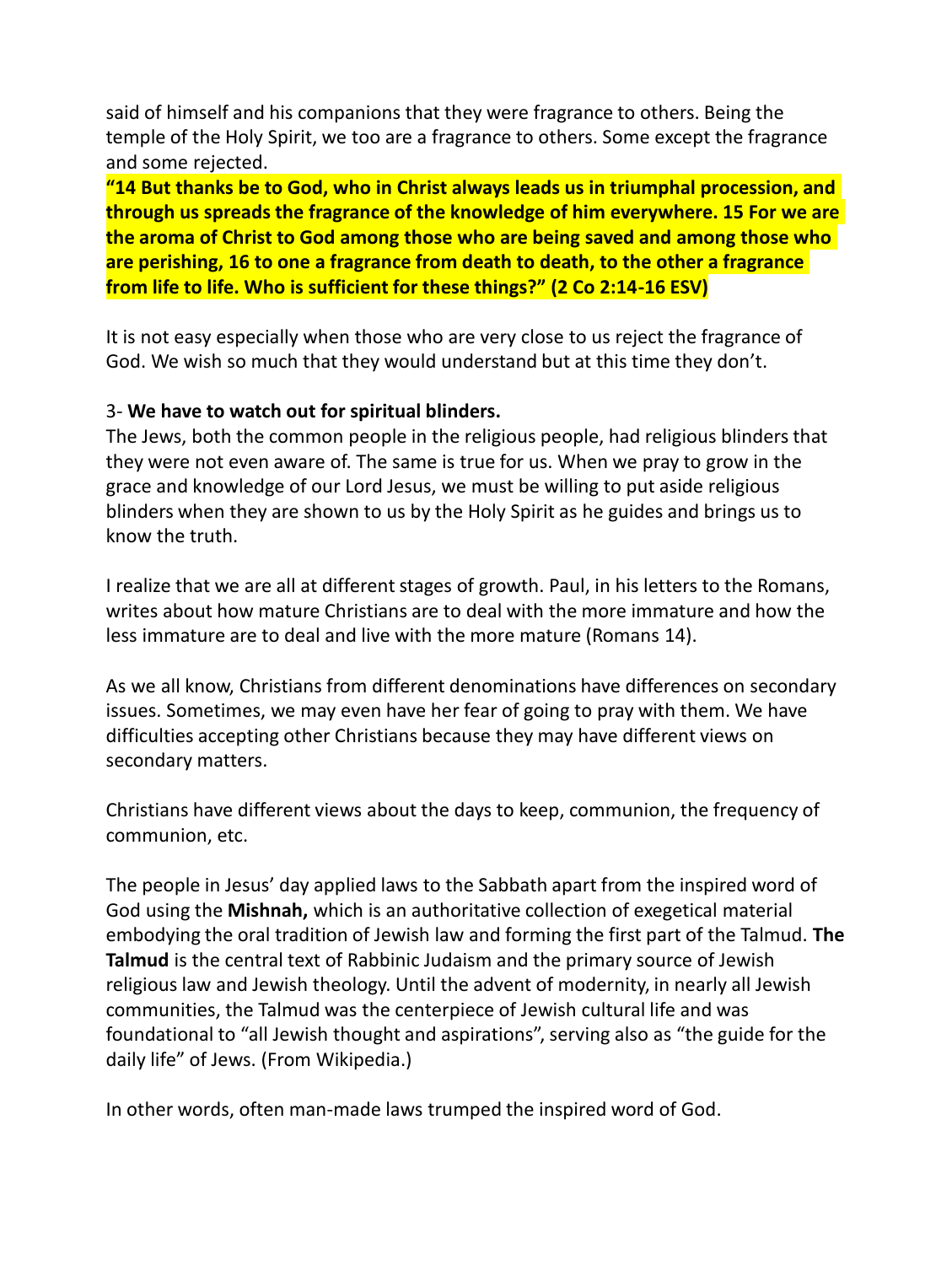In our modern world, we are not immune to this. We can read the Bible through the prism of sources which are outside the Bible. There is nothing wrong in looking at sources outside the Bible. We have much to learn from those sources. However, if they do not align with the truth found in Jesus and the inspired word, God and the inspired word obviously has precedence.

For example, early church history is excellent in so many ways. But if there are practices that are contrary to what the inspired word of God says in the New Testament, then we are to go by the word of God.

For example, many Christians read the book of Revelation and try to set dates when Jesus will return. Jesus tells us that no one knows the time or the hour.

Or again, we put our spin on second Thessalonians 4 and the book of Revelation and we come up with a definite theory about the rapture prior to the tribulation, a theory that cannot be proven from the biblical text. It's easier just to stay with what the Bible says in 1 Thessalonians 4: 17 **("Then we who are alive, who are left, will be caught up together with them in the clouds to meet the Lord in the air, and so we will always be with the Lord." [1 Thess. 4:17 ESV]**. The text in first Thessalonians talks about the general resurrection and has nothing to do with the tribulation. We also forget that the book of Revelation was written for people at the time of John. It was written in a language that the people of that they understood and made sense to them.

Today is not the time to go into the details of these things. Our responsibility is simply to live in the Lord every day and when the time of the return of Jesus comes the Bible tells us there will be people who alive and the people who are dead are going to be changed and resurrected in a certain order. We are to read the Scriptures without making our projections doctrines.

We need to remember when we study scripture to always look at the who—Jesus—and not at the what or how first.

Jesus is God's last revelation because he is the second person in the Trinity who came down from heaven to earth..

We are to be ready to put aside our twist on things and with the help of the Holy Spirit, we are to make an effort to understand things from how God reveals himself and not how we think he presents himself.

## 4- **Belonging to God does not take away trials.**

The apostle Peter tells us that we are to care all our anxieties on God because he cares for us. The apostle Peter told those exiled Christians who were living in various parts of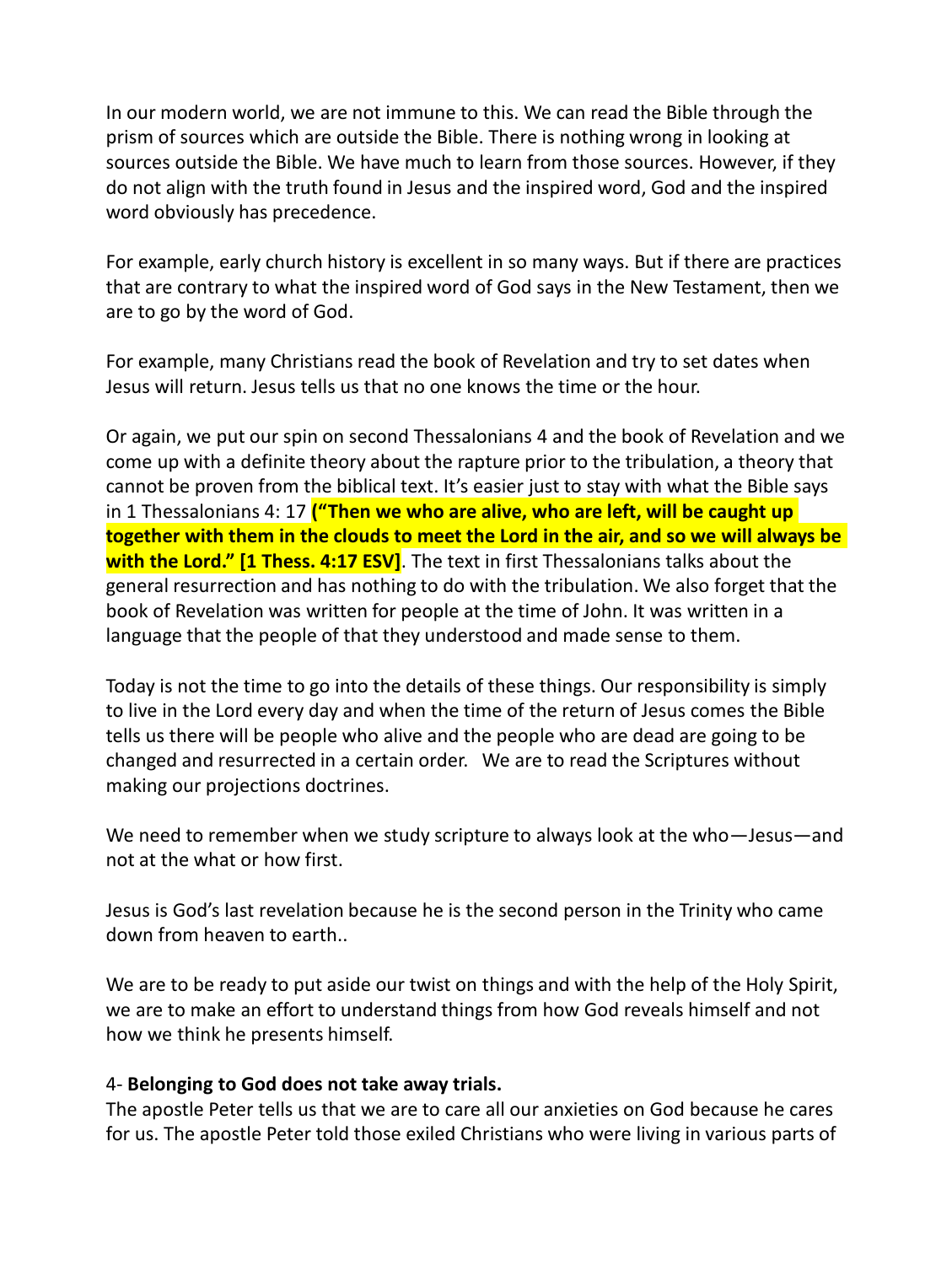the Middle East and who were living very difficult lives about the confidence that they could have been God.